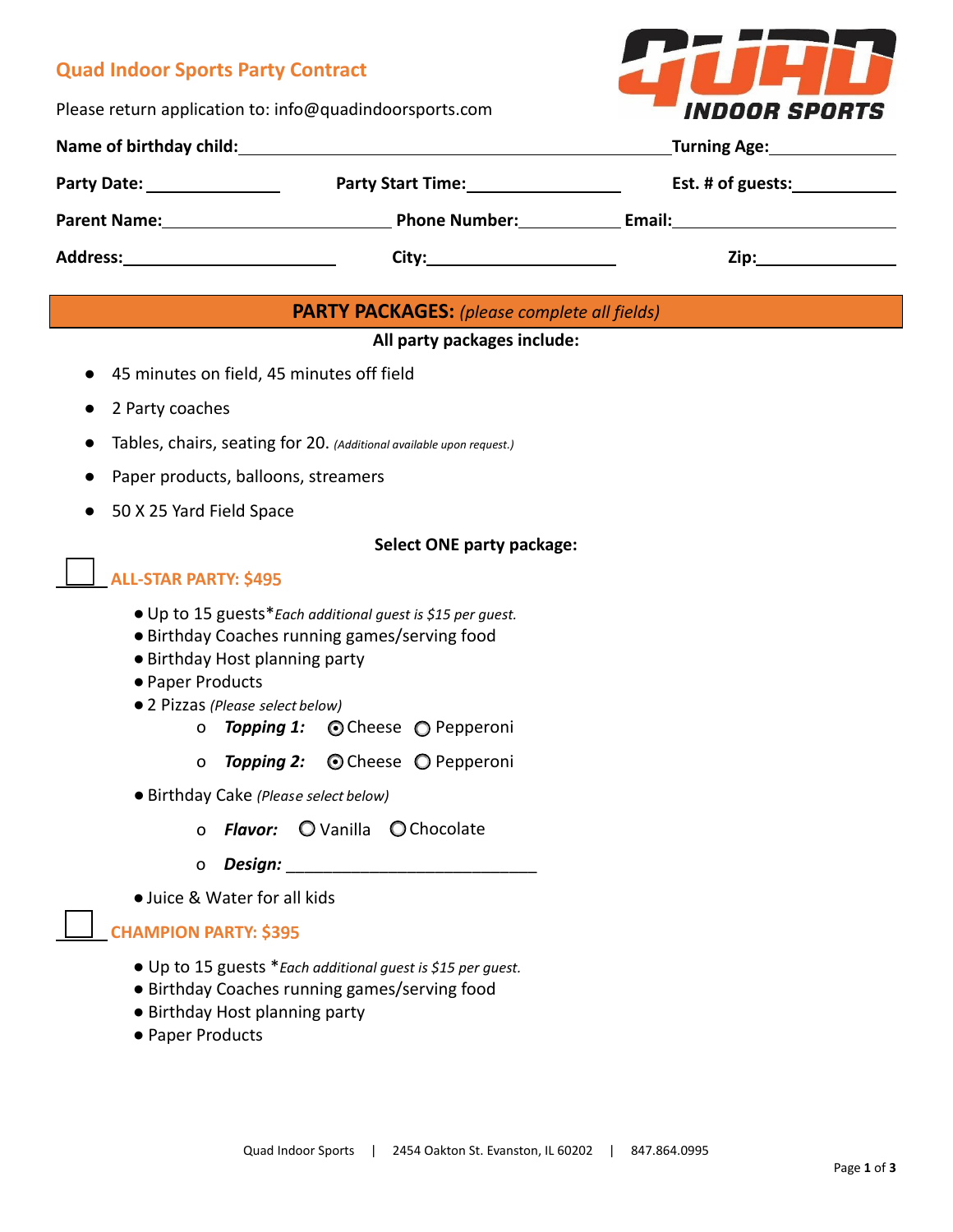|                                                                                            | <b>ACTIVITIES &amp; ADD-ONS:</b>            |                                                                                                                                                                                                            |                                        |  |  |
|--------------------------------------------------------------------------------------------|---------------------------------------------|------------------------------------------------------------------------------------------------------------------------------------------------------------------------------------------------------------|----------------------------------------|--|--|
| <b>Activities:</b> (Please select up to 3 options)                                         |                                             |                                                                                                                                                                                                            |                                        |  |  |
| <b>Dodgeball</b>                                                                           | <b>Football</b>                             | <b>Relays</b>                                                                                                                                                                                              | Inflatable 20' Slide<br>(\$200 Add-On) |  |  |
| <b>Soccer</b>                                                                              | Lacrosse                                    | <b>Basketball</b>                                                                                                                                                                                          | Strykeball                             |  |  |
| <b>Floor Hockey</b>                                                                        | <b>Whiffle Ball</b>                         | <b>Kickball</b>                                                                                                                                                                                            |                                        |  |  |
|                                                                                            |                                             |                                                                                                                                                                                                            |                                        |  |  |
|                                                                                            |                                             | Select TWO colors for decorations (Please circle below)                                                                                                                                                    |                                        |  |  |
| <b>GREEN</b>                                                                               | <b>BLUE</b>                                 | <b>BLACK</b>                                                                                                                                                                                               | <b>ORANGE</b>                          |  |  |
| <b>PINK</b>                                                                                | <b>PURPLE</b>                               | <b>RED</b>                                                                                                                                                                                                 | <b>YELLOW</b>                          |  |  |
|                                                                                            |                                             |                                                                                                                                                                                                            |                                        |  |  |
|                                                                                            |                                             | <b>Additional Add-Ons:</b>                                                                                                                                                                                 |                                        |  |  |
| PIZZA (\$18 Each+Tax)                                                                      | SODA PITCHER (\$5 Each+Tax)                 |                                                                                                                                                                                                            | <b>CAKE (\$40)</b>                     |  |  |
| <b>Cheese</b>                                                                              | <b>Sprite</b>                               | Mt. Dew                                                                                                                                                                                                    | Chocolate                              |  |  |
| Pepperoni                                                                                  | Pepsi                                       | <b>Root Beer</b>                                                                                                                                                                                           | Vanilla                                |  |  |
|                                                                                            | <b>Diet Pepsi</b><br>Gatorade (\$1.50 Each) | Dr. Pepper<br>Juicebox (\$1.00 Each)                                                                                                                                                                       |                                        |  |  |
|                                                                                            |                                             |                                                                                                                                                                                                            |                                        |  |  |
|                                                                                            |                                             |                                                                                                                                                                                                            |                                        |  |  |
|                                                                                            |                                             | <b>AUTHORIZATION FOR CREDIT CARD USE</b>                                                                                                                                                                   |                                        |  |  |
|                                                                                            |                                             | (all information will remain confidential)                                                                                                                                                                 |                                        |  |  |
| <b>Name on Card:</b>                                                                       |                                             |                                                                                                                                                                                                            |                                        |  |  |
|                                                                                            |                                             |                                                                                                                                                                                                            |                                        |  |  |
| <b>Billing Address:</b>                                                                    |                                             |                                                                                                                                                                                                            |                                        |  |  |
|                                                                                            |                                             |                                                                                                                                                                                                            |                                        |  |  |
| <b>Credit Card Type:</b>                                                                   |                                             | $\odot$ Visa $\odot$ Mastercard $\odot$ Discover $\odot$ AmEx                                                                                                                                              |                                        |  |  |
|                                                                                            |                                             |                                                                                                                                                                                                            |                                        |  |  |
|                                                                                            |                                             |                                                                                                                                                                                                            |                                        |  |  |
| <b>Expiration Date:</b>                                                                    |                                             |                                                                                                                                                                                                            |                                        |  |  |
| Card Identification Number: _______ (last 3 digits located on the back of the credit card) |                                             |                                                                                                                                                                                                            |                                        |  |  |
|                                                                                            |                                             | I authorize <b>QUAD INDOOR SPORTS</b> to charge the charges listed above to the credit card provided<br>herein. I agree to pay for this purchase in accordance with the issuing bank cardholder agreement. |                                        |  |  |
|                                                                                            |                                             |                                                                                                                                                                                                            |                                        |  |  |
|                                                                                            |                                             |                                                                                                                                                                                                            |                                        |  |  |
|                                                                                            |                                             |                                                                                                                                                                                                            |                                        |  |  |
|                                                                                            |                                             |                                                                                                                                                                                                            |                                        |  |  |